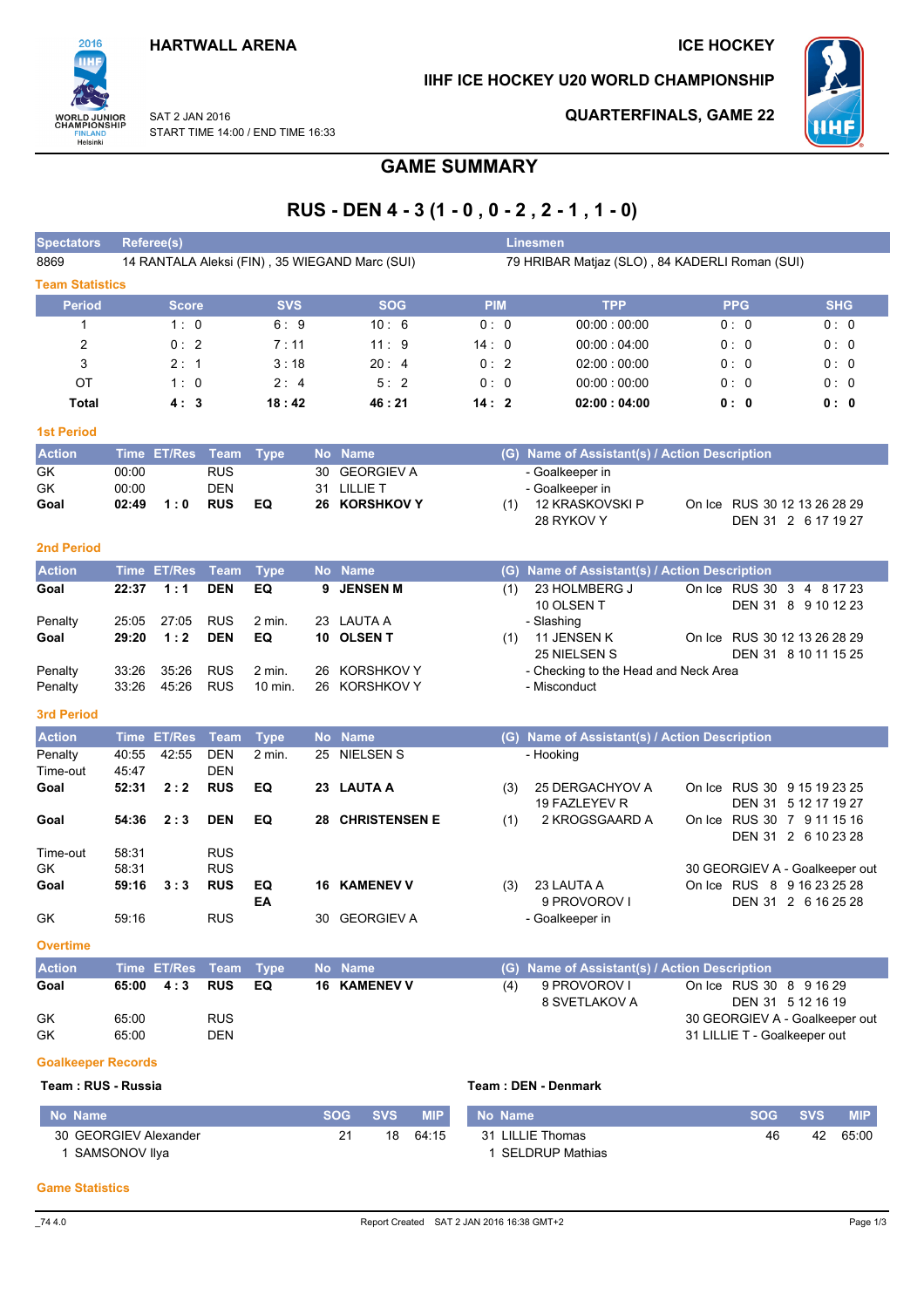#### **HARTWALL ARENA**



Team : RUS (red)

SAT 2 JAN 2016 START TIME 14:00 / END TIME 16:33

### **ICE HOCKEY**

# IIHF ICE HOCKEY U20 WORLD CHAMPIONSHIP



**QUARTERFINALS, GAME 22** 

|               | Head Coach: BRAGIN Valeri |    |                |                |                |             |                |          |        |              | <b>Shots on Goal</b> |                |           |                         |             |
|---------------|---------------------------|----|----------------|----------------|----------------|-------------|----------------|----------|--------|--------------|----------------------|----------------|-----------|-------------------------|-------------|
| <b>No Pos</b> | <b>Name</b>               | G. | A              | P              | <b>PIM</b>     | FO+         | FO-            | $FO+/-$  | FO%    |              | $\overline{2}$       | 3              | <b>OT</b> | <b>TS</b>               | $+/-$       |
| 12 F          | KRASKOVSKI Pavel +A       | 0  |                | 1              | 0              | 4           | 7              | $-3$     | 36.36  | 0            | $\Omega$             | 0              | 0         | 0                       | 0           |
| 13 F          | <b>POLUNIN Alexander</b>  | 0  | 0              | 0              | 0              | 0           | 0              | 0        | 0.00   |              | 0                    | $\overline{2}$ | 0         | 3                       | 0           |
| 26 F          | <b>KORSHKOV Yegor</b>     |    | $\Omega$       | 1              | 12             | $\mathbf 0$ | 0              | 0        | 0.00   | 1            | 0                    | 1              | 1         | 3                       | $\mathbf 0$ |
| 28 D          | RYKOV Yegor               | 0  |                |                | 0              | 0           | 0              | 0        | 0.00   |              | 0                    |                | 0         | $\overline{\mathbf{c}}$ | $+1$        |
| 29 D          | ZHULDIKOV Nikita          | 0  | $\Omega$       | $\Omega$       | $\Omega$       | $\Omega$    | $\mathbf{0}$   | $\Omega$ | 0.00   | $\mathbf{1}$ | 1                    | $\Omega$       | $\Omega$  | $\overline{2}$          | $+1$        |
| 7 F           | SVECHNIKOV Yevgeni        | 0  | 0              | 0              | 0              | 0           | 3              | $-3$     | 0.00   | 1            | 0                    | 1              | 0         | 2                       | $-1$        |
| 9<br>D        | PROVOROV Ivan             | 0  | $\overline{2}$ | $\overline{c}$ | 0              | 0           | 0              | 0        | 0.00   | 0            |                      | 1              | 0         | $\overline{2}$          | $+2$        |
| 11 F          | <b>LAZAREV Maxim</b>      | 0  | $\Omega$       | $\mathbf 0$    | 0              | 0           | 0              | 0        | 0.00   | 0            | 0                    | 0              | 0         | 0                       | $-1$        |
| 15 D          | MIKULOVICH Alexander      | 0  | 0              | 0              | 0              | 0           | 0              | 0        | 0.00   | 0            |                      | 2              |           | 4                       | 0           |
| 16 F          | KAMENEV Vladislav +C (BP) | 2  | $\Omega$       | $\overline{2}$ | 0              | 13          | 4              | 9        | 76.47  | 0            | 0                    | 4              |           | 5                       | $+1$        |
| 3 D           | <b>SERGEYEV Dmitri</b>    | 0  | 0              | 0              | 0              | 0           | 0              | 0        | 0.00   | 1            | 1                    |                | 0         | 3                       | $-1$        |
| 4 D           | SHARIPZYANOV Damir        | 0  | 0              | 0              | 0              | 0           | 0              | 0        | 0.00   | 1            | 2                    | 1              |           | 5                       | $-1$        |
| F<br>8        | SVETLAKOV Andrei +A       | 0  |                | 1              | 0              | 11          | $\overline{c}$ | 9        | 84.62  | 0            | 3                    | 0              | 0         | 3                       | $+1$        |
| 17 F          | <b>KAPRIZOV Kirill</b>    | 0  | 0              | 0              | 0              | 0           | 0              | 0        | 0.00   | 1            | 0                    | 0              | 0         | 1                       | $-1$        |
| 21 F          | KUZMENKO Andrei           | 0  | $\Omega$       | $\Omega$       | $\Omega$       | 0           | $\Omega$       | $\Omega$ | 0.00   | 0            | 0                    | 3              |           | 4                       | $\mathbf 0$ |
| 2D            | <b>BOIKOV Sergei</b>      | 0  | 0              | 0              | 0              | 0           | 0              | 0        | 0.00   |              | 0                    | 0              | 0         | 1                       | 0           |
| 19 F          | <b>FAZLEYEV Radel</b>     | 0  |                | 1              | 0              | 9           | 6              | 3        | 60.00  | 0            | $\mathbf 0$          | $\overline{2}$ | 0         | $\overline{2}$          | $+1$        |
| 22 D          | <b>VORONKOV Yegor</b>     | 0  | $\Omega$       | 0              | 0              | 0           | 0              | 0        | 0.00   | 0            | 0                    | 0              | 0         | 0                       | 0           |
| 23 F          | <b>LAUTA Artur</b>        |    |                | $\overline{c}$ | $\overline{2}$ | $\pmb{0}$   | 0              | 0        | 0.00   | $\mathbf{1}$ | 2                    | 1              | 0         | 4                       | $+1$        |
| 25 F          | DERGACHYOV Alexander      | 0  |                | 1              | 0              | 1           | $\mathbf{0}$   | 1        | 100.00 | 0            | 0                    | $\Omega$       | $\Omega$  | $\mathbf 0$             | $+2$        |
| GK<br>1       | SAMSONOV IIya             | 0  | 0              | 0              | 0              |             |                |          |        | 0            | 0                    | 0              | 0         | 0                       |             |
| 30 GK         | <b>GEORGIEV Alexander</b> | 0  | $\Omega$       | 0              | 0              |             |                |          |        | 0            | 0                    | $\Omega$       | 0         | 0                       |             |
| <b>Total</b>  |                           | 4  | 8              | 12             | 14             | 38          | 22             | 16       | 63.33  | 10           | 11                   | 20             | 5         | 46                      |             |

| leam : DEN (white) |                          |   |          |                |                |             |     |         |       |          |                      |                |           |                |             |
|--------------------|--------------------------|---|----------|----------------|----------------|-------------|-----|---------|-------|----------|----------------------|----------------|-----------|----------------|-------------|
|                    | Head Coach: ELLER Olaf   |   |          |                |                |             |     |         |       |          | <b>Shots on Goal</b> |                |           |                |             |
| <b>No Pos</b>      | <b>Name</b>              | G | A        | P              | <b>PIM</b>     | FO+         | FO- | $FO+/-$ | FO%   |          | $\overline{2}$       | 3 <sup>1</sup> | <b>OT</b> | <b>TS</b>      | $+/-$       |
| 5 D                | LASSEN Mathias +A        | 0 | 0        | $\Omega$       | 0              | 0           | 0   | 0       | 0.00  | 1        | 0                    | 0              | 0         | 1              | $-2$        |
| 12 D               | <b>MIERITZ Christian</b> | 0 | 0        | $\Omega$       | 0              | 0           | 0   | 0       | 0.00  | 1        | 0                    | 0              | 0         | 1              | $-1$        |
| 17 F               | <b>FROM Mathias</b>      | 0 | 0        | 0              | 0              | 0           | 0   | 0       | 0.00  |          | 2                    | $\Omega$       | 0         | 3              | $-2$        |
| 19 F               | <b>KRAG Nikolaj</b>      | 0 | 0        | 0              | 0              | 2           | 3   | $-1$    | 40.00 |          | $\mathbf 0$          |                | 0         | $\overline{c}$ | $-3$        |
| 27 F               | TRUE Alexander +A        | 0 | $\Omega$ | 0              | $\Omega$       | 9           | 8   | 1       | 52.94 | 0        | $\Omega$             |                | 0         | 1              | $-2$        |
| 2 D                | KROGSGAARD Anders +C     | 0 |          |                | 0              | 0           | 0   | 0       | 0.00  | 0        | 1                    |                | 0         | $\overline{c}$ | $-1$        |
| 6 D                | <b>KNUDSEN Lasse</b>     | 0 | $\Omega$ | 0              | 0              | 0           | 0   | 0       | 0.00  | 0        | 0                    | 0              |           | 1              | $-1$        |
| $\mathsf{F}$<br>11 | <b>JENSEN Kristian</b>   | 0 |          |                | 0              | 0           | 0   | 0       | 0.00  | 0        |                      | 0              | 0         | 1              | $+1$        |
| 16 F               | RONDBJERG Jonas          | 0 | $\Omega$ | 0              | 0              | 0           | 0   | 0       | 0.00  | 0        | 0                    | 0              | 0         | 0              | $-2$        |
| 25 F               | <b>NIELSEN Soren</b>     | 0 |          |                | $\overline{2}$ | 6           | 9   | $-3$    | 40.00 | 0        | $\mathbf 0$          | 0              | 0         | $\mathbf 0$    | $\mathbf 0$ |
| 8 D                | <b>WEICHEL Nicolai</b>   | 0 | 0        | 0              | 0              | 0           | 0   | 0       | 0.00  | 0        | 0                    | 0              | 0         | 0              | $+2$        |
| 10 F               | <b>OLSEN Thomas</b>      |   |          | $\overline{c}$ | 0              | 0           | 0   | 0       | 0.00  | 1        | 1                    | 0              | 0         | $\overline{2}$ | $+3$        |
| 15 D               | <b>JENSEN Morten</b>     | 0 | 0        | $\Omega$       | 0              | 0           | 0   | 0       | 0.00  | 0        | $\Omega$             | 0              | 0         | $\mathbf 0$    | $+1$        |
| 20 F               | <b>KORSGAARD Jeppe</b>   | 0 | $\Omega$ | 0              | 0              | $\mathbf 0$ | 0   | 0       | 0.00  | 0        | $\Omega$             | 0              | 0         | $\mathbf 0$    | $\mathbf 0$ |
| 23 F               | <b>HOLMBERG Jeppe</b>    | 0 |          |                | $\Omega$       | 3           | 8   | $-5$    | 27.27 | $\Omega$ | 1                    | $\Omega$       | $\Omega$  | 1              | $+2$        |
| 4 D                | <b>ADAMSEN Ludvig</b>    | 0 | 0        | 0              | 0              | 0           | 0   | 0       | 0.00  | 0        | 0                    | 0              | 0         | 0              | 0           |
| F<br>9             | <b>JENSEN Markus</b>     |   | 0        |                | 0              | 1           |     | 0       | 50.00 | 1        | $\overline{2}$       | 0              | 0         | 3              | $+1$        |
| 18 F               | <b>BOYSEN William</b>    | 0 | $\Omega$ | $\Omega$       | 0              | 0           | 0   | 0       | 0.00  | 0        | $\Omega$             | 0              | 0         | $\mathbf 0$    | 0           |
| F<br>24            | <b>ANDERSEN Niklas</b>   | 0 | 0        | 0              | 0              | 0           | 0   | 0       | 0.00  | 0        | $\mathbf 0$          | 0              | 0         | 0              | 0           |
| 28 F               | <b>CHRISTENSEN Emil</b>  | 1 | $\Omega$ |                | $\Omega$       | 1           | 9   | $-8$    | 10.00 | 0        | 1                    |                | 1         | 3              | $\mathbf 0$ |
| 1 GK               | <b>SELDRUP Mathias</b>   | 0 | 0        | 0              | 0              |             |     |         |       | 0        | 0                    | 0              | 0         | 0              |             |
| 31 GK              | LILLIE Thomas (BP)       | 0 | 0        | 0              | 0              |             |     |         |       | 0        | 0                    | 0              | 0         | 0              |             |
| <b>Total</b>       |                          | 3 | 5        | 8              | $\mathbf{2}$   | 22          | 38  | -16     | 36.67 | 6        | 9                    | 4              | 2         | 21             |             |